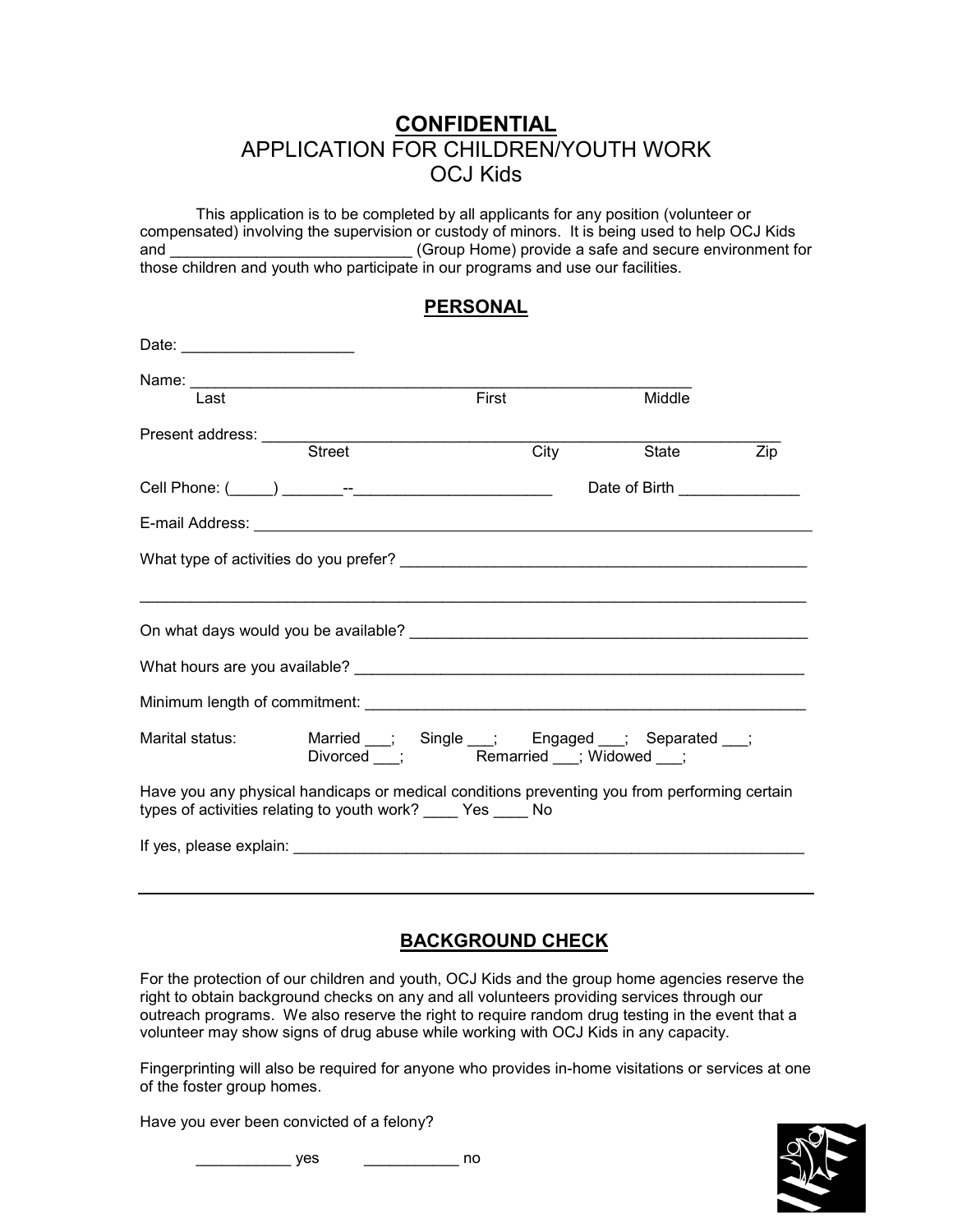(If yes, please explain)

l

 $\ddot{\phantom{a}}$ 

Have you ever been convicted of child abuse or a crime involving an actual or attempted sexual molestation of a minor? If so, please explain: \_\_\_\_\_\_\_\_\_\_\_\_\_\_\_\_\_\_\_\_\_\_\_\_\_\_\_\_\_\_\_\_\_\_

## **PREVIOUS EXPERIENCE**

List name address of organization where you have worked children or youth.

| Name | Address: $city + zip$ | Phone # | Years |
|------|-----------------------|---------|-------|
| Name | Address: $city + zip$ | Phone # | Years |
| Name | Address: city + zip   | Phone # | Years |

List type of work and dates performed during past experiences.

List any gifts, callings, training, education or other factors that have prepared you for youth work.

\_\_\_\_\_\_\_\_\_\_\_\_\_\_\_\_\_\_\_\_\_\_\_\_\_\_\_\_\_\_\_\_\_\_\_\_\_\_\_\_\_\_\_\_\_\_\_\_\_\_\_\_\_\_\_\_\_\_\_\_\_\_\_\_\_\_\_\_\_\_\_\_\_\_\_\_\_

|            | <b>PERSONAL REFERENCES</b><br>(No former employers or relatives)                                    |  |
|------------|-----------------------------------------------------------------------------------------------------|--|
|            |                                                                                                     |  |
|            | $□$ I will provide references that OCJ Kids will contact $□$ I will provide 2 letters of references |  |
| Name:      | Name:                                                                                               |  |
| Email:     | Email: Email:                                                                                       |  |
| Telephone: | Telephone:                                                                                          |  |